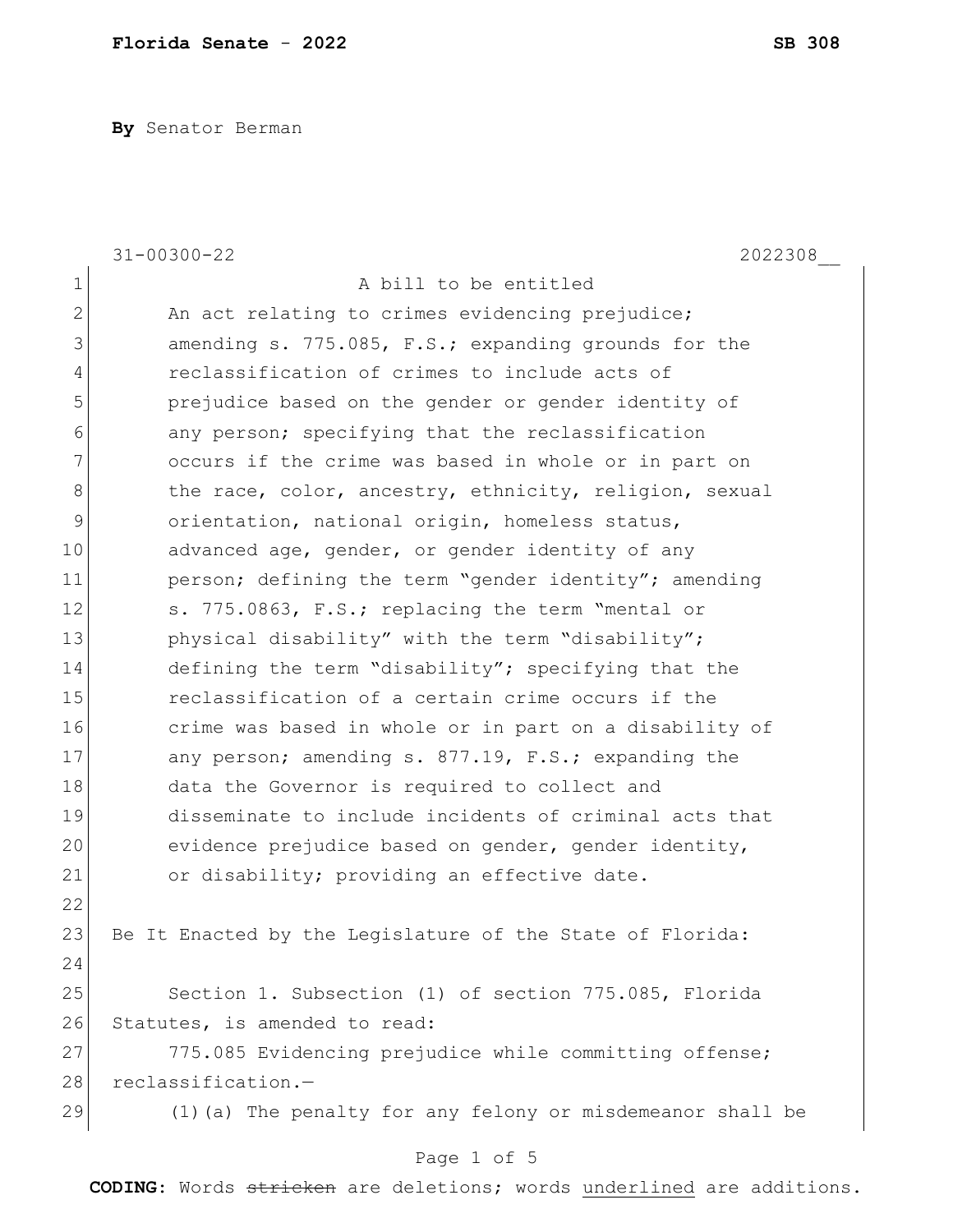|    | $31 - 00300 - 22$<br>2022308                                     |  |  |  |  |  |  |  |
|----|------------------------------------------------------------------|--|--|--|--|--|--|--|
| 30 | reclassified as provided in this subsection if the commission of |  |  |  |  |  |  |  |
| 31 | such felony or misdemeanor evidences prejudice based in whole or |  |  |  |  |  |  |  |
| 32 | in part on the race, color, ancestry, ethnicity, religion,       |  |  |  |  |  |  |  |
| 33 | sexual orientation, national origin, homeless status, or         |  |  |  |  |  |  |  |
| 34 | advanced age, gender, or gender identity of any person the       |  |  |  |  |  |  |  |
| 35 | $\overline{\texttt{vietim}}$ :                                   |  |  |  |  |  |  |  |
| 36 | 1. A misdemeanor of the second degree is reclassified to a       |  |  |  |  |  |  |  |
| 37 | misdemeanor of the first degree.                                 |  |  |  |  |  |  |  |
| 38 | 2. A misdemeanor of the first degree is reclassified to a        |  |  |  |  |  |  |  |
| 39 | felony of the third degree.                                      |  |  |  |  |  |  |  |
| 40 | 3. A felony of the third degree is reclassified to a felony      |  |  |  |  |  |  |  |
| 41 | of the second degree.                                            |  |  |  |  |  |  |  |
| 42 | 4. A felony of the second degree is reclassified to a            |  |  |  |  |  |  |  |
| 43 | felony of the first degree.                                      |  |  |  |  |  |  |  |
| 44 | 5. A felony of the first degree is reclassified to a life        |  |  |  |  |  |  |  |
| 45 | felony.                                                          |  |  |  |  |  |  |  |
| 46 | (b) As used in paragraph (a), the term:                          |  |  |  |  |  |  |  |
| 47 | 1. "Advanced age" means that the person victim is older          |  |  |  |  |  |  |  |
| 48 | than 65 years of age.                                            |  |  |  |  |  |  |  |
| 49 | 2. "Gender identity" means a person's gender-related             |  |  |  |  |  |  |  |
| 50 | identity, appearance, or behavior, regardless of whether such    |  |  |  |  |  |  |  |
| 51 | gender-related identity, appearance, or behavior is different    |  |  |  |  |  |  |  |
| 52 | from that traditionally associated with the person's physiology  |  |  |  |  |  |  |  |
| 53 | or assigned sex at birth.                                        |  |  |  |  |  |  |  |
| 54 | 3.2. "Homeless status" means that the person victim:             |  |  |  |  |  |  |  |
| 55 | a. Lacks a fixed, reqular, and adequate nighttime                |  |  |  |  |  |  |  |
| 56 | residence; or                                                    |  |  |  |  |  |  |  |
| 57 | b. Has a primary nighttime residence that is:                    |  |  |  |  |  |  |  |
| 58 | (I) A supervised publicly or privately operated shelter          |  |  |  |  |  |  |  |
|    |                                                                  |  |  |  |  |  |  |  |

## Page 2 of 5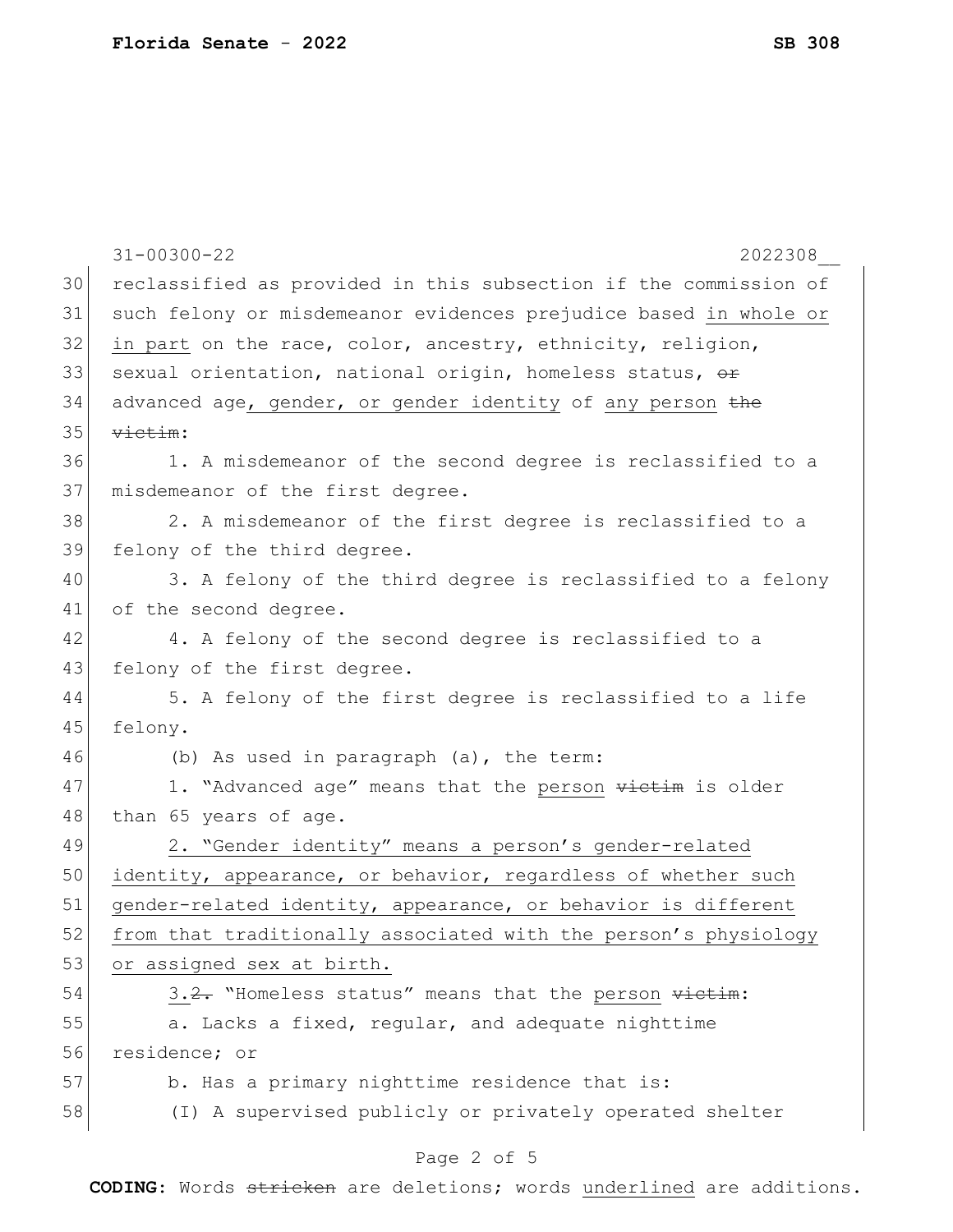| 59<br>designed to provide temporary living accommodations; or<br>60<br>(II) A public or private place not designed for, or<br>61<br>ordinarily used as, a regular sleeping accommodation for human<br>62<br>beings.<br>63<br>Section 2. Section 775.0863, Florida Statutes, is amended<br>to read:<br>64<br>65<br>775.0863 Evidencing prejudice while committing offense<br>66<br>against person with mental or physical disability;<br>67<br>reclassification.-<br>68<br>(1) (a) The penalty for any felony or misdemeanor shall be<br>69<br>70<br>71<br>in part on a mental or physical disability of any person the<br>72<br>$\forall$ ietim:<br>73<br>1. A misdemeanor of the second degree is reclassified to a<br>74<br>misdemeanor of the first degree.<br>75<br>2. A misdemeanor of the first degree is reclassified to a<br>76<br>felony of the third degree.<br>77<br>78<br>of the second degree.<br>79<br>4. A felony of the second degree is reclassified to a<br>80<br>felony of the first degree.<br>81<br>5. A felony of the first degree is reclassified to a life<br>82<br>felony.<br>83<br>or physical disability" means a physical or mental impairment<br>84<br>85<br>that substantially limits one or more of a person's major life<br>86<br>activities a condition of mental or physical incapacitation due<br>87<br>to a developmental disability, organic brain damage, or mental | $31 - 00300 - 22$<br>2022308                                      |  |  |  |  |  |  |  |  |  |
|-----------------------------------------------------------------------------------------------------------------------------------------------------------------------------------------------------------------------------------------------------------------------------------------------------------------------------------------------------------------------------------------------------------------------------------------------------------------------------------------------------------------------------------------------------------------------------------------------------------------------------------------------------------------------------------------------------------------------------------------------------------------------------------------------------------------------------------------------------------------------------------------------------------------------------------------------------------------------------------------------------------------------------------------------------------------------------------------------------------------------------------------------------------------------------------------------------------------------------------------------------------------------------------------------------------------------------------------------------------------------------------------------------------|-------------------------------------------------------------------|--|--|--|--|--|--|--|--|--|
|                                                                                                                                                                                                                                                                                                                                                                                                                                                                                                                                                                                                                                                                                                                                                                                                                                                                                                                                                                                                                                                                                                                                                                                                                                                                                                                                                                                                           |                                                                   |  |  |  |  |  |  |  |  |  |
|                                                                                                                                                                                                                                                                                                                                                                                                                                                                                                                                                                                                                                                                                                                                                                                                                                                                                                                                                                                                                                                                                                                                                                                                                                                                                                                                                                                                           |                                                                   |  |  |  |  |  |  |  |  |  |
|                                                                                                                                                                                                                                                                                                                                                                                                                                                                                                                                                                                                                                                                                                                                                                                                                                                                                                                                                                                                                                                                                                                                                                                                                                                                                                                                                                                                           |                                                                   |  |  |  |  |  |  |  |  |  |
|                                                                                                                                                                                                                                                                                                                                                                                                                                                                                                                                                                                                                                                                                                                                                                                                                                                                                                                                                                                                                                                                                                                                                                                                                                                                                                                                                                                                           |                                                                   |  |  |  |  |  |  |  |  |  |
|                                                                                                                                                                                                                                                                                                                                                                                                                                                                                                                                                                                                                                                                                                                                                                                                                                                                                                                                                                                                                                                                                                                                                                                                                                                                                                                                                                                                           |                                                                   |  |  |  |  |  |  |  |  |  |
|                                                                                                                                                                                                                                                                                                                                                                                                                                                                                                                                                                                                                                                                                                                                                                                                                                                                                                                                                                                                                                                                                                                                                                                                                                                                                                                                                                                                           |                                                                   |  |  |  |  |  |  |  |  |  |
|                                                                                                                                                                                                                                                                                                                                                                                                                                                                                                                                                                                                                                                                                                                                                                                                                                                                                                                                                                                                                                                                                                                                                                                                                                                                                                                                                                                                           |                                                                   |  |  |  |  |  |  |  |  |  |
|                                                                                                                                                                                                                                                                                                                                                                                                                                                                                                                                                                                                                                                                                                                                                                                                                                                                                                                                                                                                                                                                                                                                                                                                                                                                                                                                                                                                           |                                                                   |  |  |  |  |  |  |  |  |  |
|                                                                                                                                                                                                                                                                                                                                                                                                                                                                                                                                                                                                                                                                                                                                                                                                                                                                                                                                                                                                                                                                                                                                                                                                                                                                                                                                                                                                           |                                                                   |  |  |  |  |  |  |  |  |  |
|                                                                                                                                                                                                                                                                                                                                                                                                                                                                                                                                                                                                                                                                                                                                                                                                                                                                                                                                                                                                                                                                                                                                                                                                                                                                                                                                                                                                           |                                                                   |  |  |  |  |  |  |  |  |  |
|                                                                                                                                                                                                                                                                                                                                                                                                                                                                                                                                                                                                                                                                                                                                                                                                                                                                                                                                                                                                                                                                                                                                                                                                                                                                                                                                                                                                           | reclassified as provided in this subsection if the commission of  |  |  |  |  |  |  |  |  |  |
|                                                                                                                                                                                                                                                                                                                                                                                                                                                                                                                                                                                                                                                                                                                                                                                                                                                                                                                                                                                                                                                                                                                                                                                                                                                                                                                                                                                                           | such felony or misdemeanor evidences prejudice based in whole or  |  |  |  |  |  |  |  |  |  |
|                                                                                                                                                                                                                                                                                                                                                                                                                                                                                                                                                                                                                                                                                                                                                                                                                                                                                                                                                                                                                                                                                                                                                                                                                                                                                                                                                                                                           |                                                                   |  |  |  |  |  |  |  |  |  |
|                                                                                                                                                                                                                                                                                                                                                                                                                                                                                                                                                                                                                                                                                                                                                                                                                                                                                                                                                                                                                                                                                                                                                                                                                                                                                                                                                                                                           |                                                                   |  |  |  |  |  |  |  |  |  |
|                                                                                                                                                                                                                                                                                                                                                                                                                                                                                                                                                                                                                                                                                                                                                                                                                                                                                                                                                                                                                                                                                                                                                                                                                                                                                                                                                                                                           |                                                                   |  |  |  |  |  |  |  |  |  |
|                                                                                                                                                                                                                                                                                                                                                                                                                                                                                                                                                                                                                                                                                                                                                                                                                                                                                                                                                                                                                                                                                                                                                                                                                                                                                                                                                                                                           |                                                                   |  |  |  |  |  |  |  |  |  |
|                                                                                                                                                                                                                                                                                                                                                                                                                                                                                                                                                                                                                                                                                                                                                                                                                                                                                                                                                                                                                                                                                                                                                                                                                                                                                                                                                                                                           |                                                                   |  |  |  |  |  |  |  |  |  |
|                                                                                                                                                                                                                                                                                                                                                                                                                                                                                                                                                                                                                                                                                                                                                                                                                                                                                                                                                                                                                                                                                                                                                                                                                                                                                                                                                                                                           |                                                                   |  |  |  |  |  |  |  |  |  |
|                                                                                                                                                                                                                                                                                                                                                                                                                                                                                                                                                                                                                                                                                                                                                                                                                                                                                                                                                                                                                                                                                                                                                                                                                                                                                                                                                                                                           | 3. A felony of the third degree is reclassified to a felony       |  |  |  |  |  |  |  |  |  |
|                                                                                                                                                                                                                                                                                                                                                                                                                                                                                                                                                                                                                                                                                                                                                                                                                                                                                                                                                                                                                                                                                                                                                                                                                                                                                                                                                                                                           |                                                                   |  |  |  |  |  |  |  |  |  |
|                                                                                                                                                                                                                                                                                                                                                                                                                                                                                                                                                                                                                                                                                                                                                                                                                                                                                                                                                                                                                                                                                                                                                                                                                                                                                                                                                                                                           |                                                                   |  |  |  |  |  |  |  |  |  |
|                                                                                                                                                                                                                                                                                                                                                                                                                                                                                                                                                                                                                                                                                                                                                                                                                                                                                                                                                                                                                                                                                                                                                                                                                                                                                                                                                                                                           |                                                                   |  |  |  |  |  |  |  |  |  |
|                                                                                                                                                                                                                                                                                                                                                                                                                                                                                                                                                                                                                                                                                                                                                                                                                                                                                                                                                                                                                                                                                                                                                                                                                                                                                                                                                                                                           |                                                                   |  |  |  |  |  |  |  |  |  |
|                                                                                                                                                                                                                                                                                                                                                                                                                                                                                                                                                                                                                                                                                                                                                                                                                                                                                                                                                                                                                                                                                                                                                                                                                                                                                                                                                                                                           |                                                                   |  |  |  |  |  |  |  |  |  |
|                                                                                                                                                                                                                                                                                                                                                                                                                                                                                                                                                                                                                                                                                                                                                                                                                                                                                                                                                                                                                                                                                                                                                                                                                                                                                                                                                                                                           | (b) As used in paragraph (a), the term "disability" $\frac{m}{n}$ |  |  |  |  |  |  |  |  |  |
|                                                                                                                                                                                                                                                                                                                                                                                                                                                                                                                                                                                                                                                                                                                                                                                                                                                                                                                                                                                                                                                                                                                                                                                                                                                                                                                                                                                                           |                                                                   |  |  |  |  |  |  |  |  |  |
|                                                                                                                                                                                                                                                                                                                                                                                                                                                                                                                                                                                                                                                                                                                                                                                                                                                                                                                                                                                                                                                                                                                                                                                                                                                                                                                                                                                                           |                                                                   |  |  |  |  |  |  |  |  |  |
|                                                                                                                                                                                                                                                                                                                                                                                                                                                                                                                                                                                                                                                                                                                                                                                                                                                                                                                                                                                                                                                                                                                                                                                                                                                                                                                                                                                                           |                                                                   |  |  |  |  |  |  |  |  |  |
|                                                                                                                                                                                                                                                                                                                                                                                                                                                                                                                                                                                                                                                                                                                                                                                                                                                                                                                                                                                                                                                                                                                                                                                                                                                                                                                                                                                                           |                                                                   |  |  |  |  |  |  |  |  |  |

## Page 3 of 5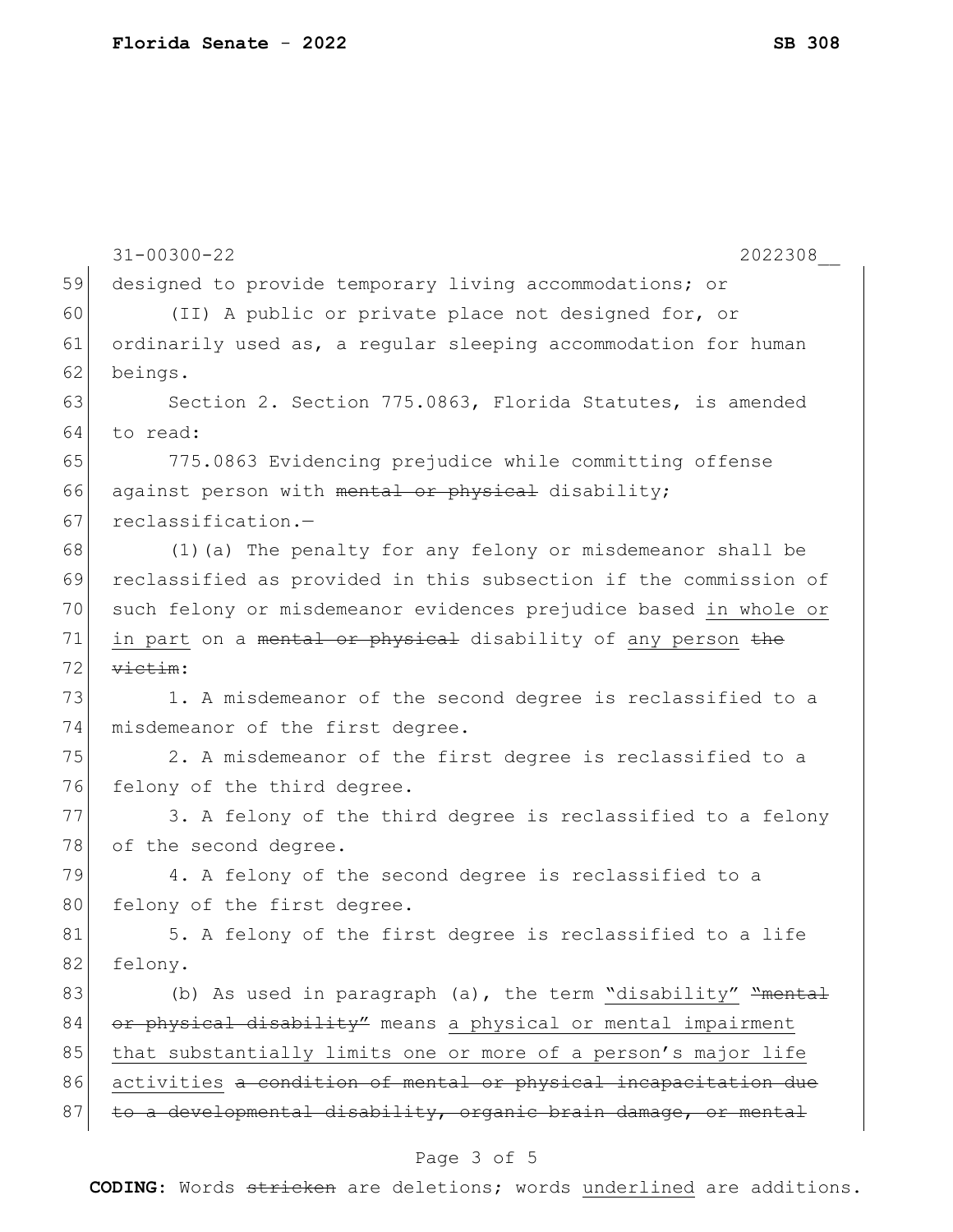31-00300-22 2022308\_\_ 88 illness, and one or more mental or physical limitations that 89 restrict a person's ability to perform the normal activities of  $90$  daily living. 91 (2) A person or organization that establishes by clear and 92 convincing evidence that it has been coerced, intimidated, or 93 threatened in violation of this section has a civil cause of 94 action for treble damages, an injunction, or any other 95 appropriate relief in law or in equity. Upon prevailing in such 96 civil action, the plaintiff may recover reasonable attorney fees 97 and costs. 98 (3) It is an essential element of this section that the 99 record reflect that the defendant perceived, knew, or had 100 reasonable grounds to know or perceive that the person victim 101 was within the class delineated in this section. 102 Section 3. Subsection (2) of section 877.19, Florida 103 Statutes, is amended to read: 104 877.19 Hate Crimes Reporting Act.-105 (2) ACQUISITION AND PUBLICATION OF DATA. The Governor, 106 through the Florida Department of Law Enforcement, shall collect 107 and disseminate data on incidents of criminal acts that evidence 108 prejudice based on race, religion, ethnicity, color, ancestry, 109 sexual orientation, gender, gender identity, disability, or 110 national origin. All law enforcement agencies shall report 111 monthly to the Florida Department of Law Enforcement concerning 112 such offenses in such form and in such manner as prescribed by 113 rules adopted by the department. Such information shall be 114 compiled by the department and disseminated upon request to any 115 local law enforcement agency, unit of local government, or state 116 agency.

## Page 4 of 5